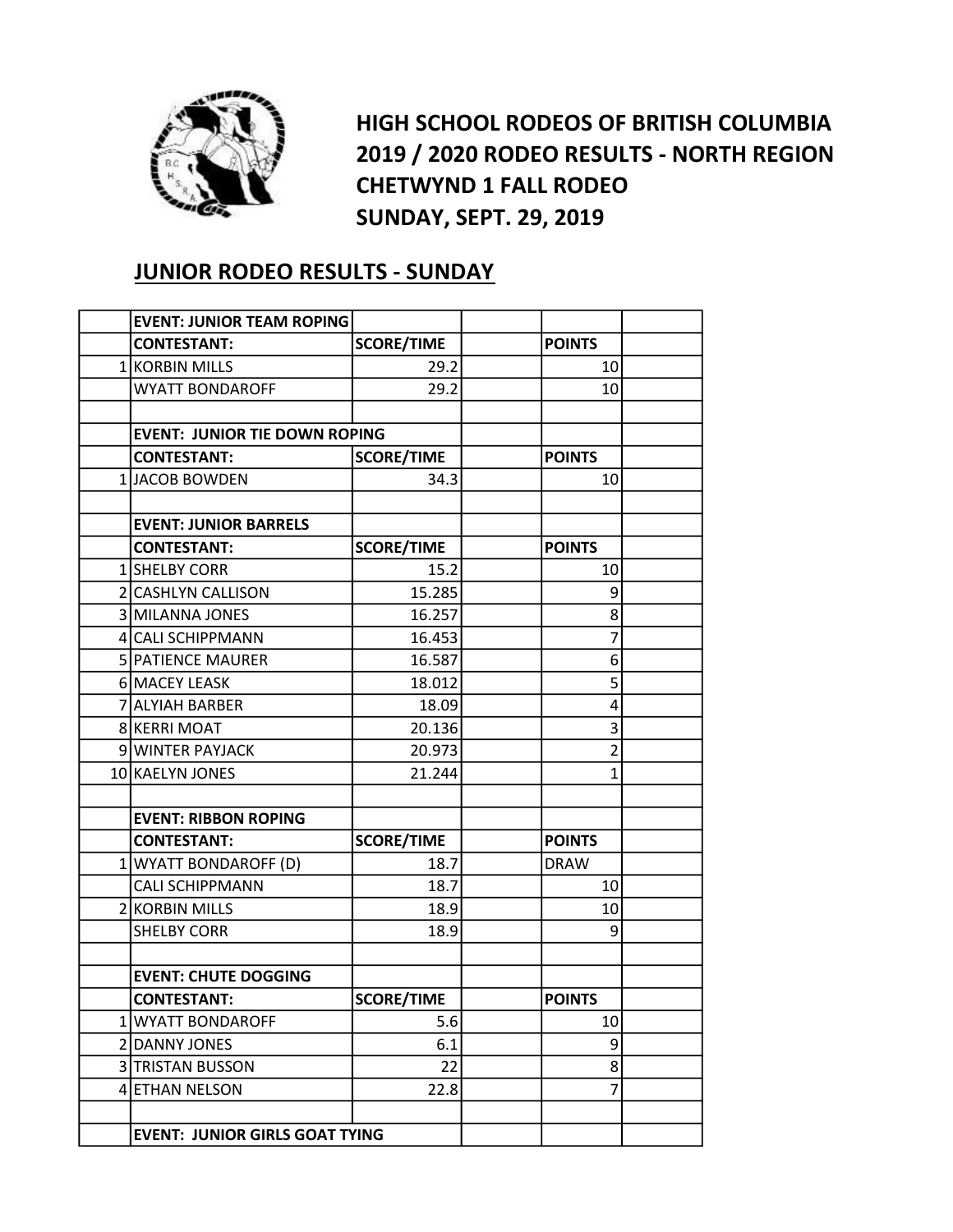|   | <b>CONTESTANT:</b>                   | <b>SCORE/TIME</b> | <b>POINTS</b>   |  |
|---|--------------------------------------|-------------------|-----------------|--|
|   | 1 SHELBY CORR                        | 12                | 10              |  |
|   | 2 KERRI MOAT                         | 18.3              | 9               |  |
|   | 3 KAELYN JONES                       | 18.5              | 8               |  |
|   | 4 MACEY LEASK                        | 20.5              | $\overline{7}$  |  |
|   |                                      |                   |                 |  |
|   | <b>EVENT: JUNIOR BOYS GOAT TYING</b> |                   |                 |  |
|   | <b>CONTESTANT:</b>                   | <b>SCORE/TIME</b> | <b>POINTS</b>   |  |
|   | <b>1 WYATT BONDAROFF</b>             | 13.8              | 10              |  |
|   | 2 ETHAN NELSON                       | 14.2              | 9               |  |
|   | 3 KORBIN MILLS                       | 15                | 8               |  |
|   | 4 DANNY JONES                        | 15.6              | 7               |  |
|   | 5 BLAKE COLLINS                      | 17.2              | 6               |  |
|   | 6 JACOB BOWDEN                       | 19                | 5               |  |
|   | 7 COLTON PEARSON                     | 19.2              | 4               |  |
|   | 8 LANDON DOWLING                     | 26.8              | 3               |  |
|   | 9 MAVRIK STUDLEY                     | 29.5              | $\overline{2}$  |  |
|   |                                      |                   |                 |  |
|   | <b>EVENT: JUNIOR GIRLS BREAKAWAY</b> |                   |                 |  |
|   | <b>CONTESTANT:</b>                   | <b>SCORE/TIME</b> | <b>POINTS</b>   |  |
|   | 1 NO QUALIFIED TIMES                 |                   |                 |  |
| 2 |                                      |                   |                 |  |
|   |                                      |                   |                 |  |
|   | <b>EVENT: JUNIOR BOYS BREAKWAY</b>   |                   |                 |  |
|   | <b>CONTESTANT:</b>                   | <b>SCORE/TIME</b> | <b>POINTS</b>   |  |
|   | 1 BLAKE COLLINS                      | 3.2               | 10              |  |
|   | 2 DANNY JONES                        | 5.8               | 9               |  |
|   |                                      |                   |                 |  |
|   | <b>EVENT: JUNIOR POLE BENDING</b>    |                   |                 |  |
|   | <b>CONTESTANT:</b>                   | <b>SCORE/TIME</b> | <b>POINTS</b>   |  |
|   | 1 KERRI MOAT                         | 23.558            | 10 <sub>l</sub> |  |
|   | 2 KAELYN JONES                       | 25.891            | 9               |  |
|   | 3 CALI SCHIPPMANN                    | 26.93             | 8               |  |
|   | 4 CASHLYN CALLISON                   | 27.316            | 7               |  |
|   | 5 PATIENCE MAURER                    | 28.891            | 6               |  |
|   | 6 MACEY LEASK                        | 30.712            | 5               |  |
|   | 7 MILANNA JONES                      | 31.602            | 4               |  |
|   | 8 ALYIAH BARBER                      | 32.664            | 3               |  |
|   | <b>EVENT: BAC SADDLE BRONC</b>       |                   |                 |  |
|   | <b>CONTESTANT:</b>                   | <b>SCORE/TIME</b> | <b>POINTS</b>   |  |
|   |                                      |                   |                 |  |
|   | 1 DANNY JONES                        | 63                | 10              |  |
|   | <b>EVENT: BAC BAREBACK</b>           |                   |                 |  |
|   | <b>CONTESTANT:</b>                   | <b>SCORE/TIME</b> | <b>POINTS</b>   |  |
|   | 1 COLTON PEARSON                     | 64                | 10              |  |
|   |                                      |                   |                 |  |
|   |                                      |                   |                 |  |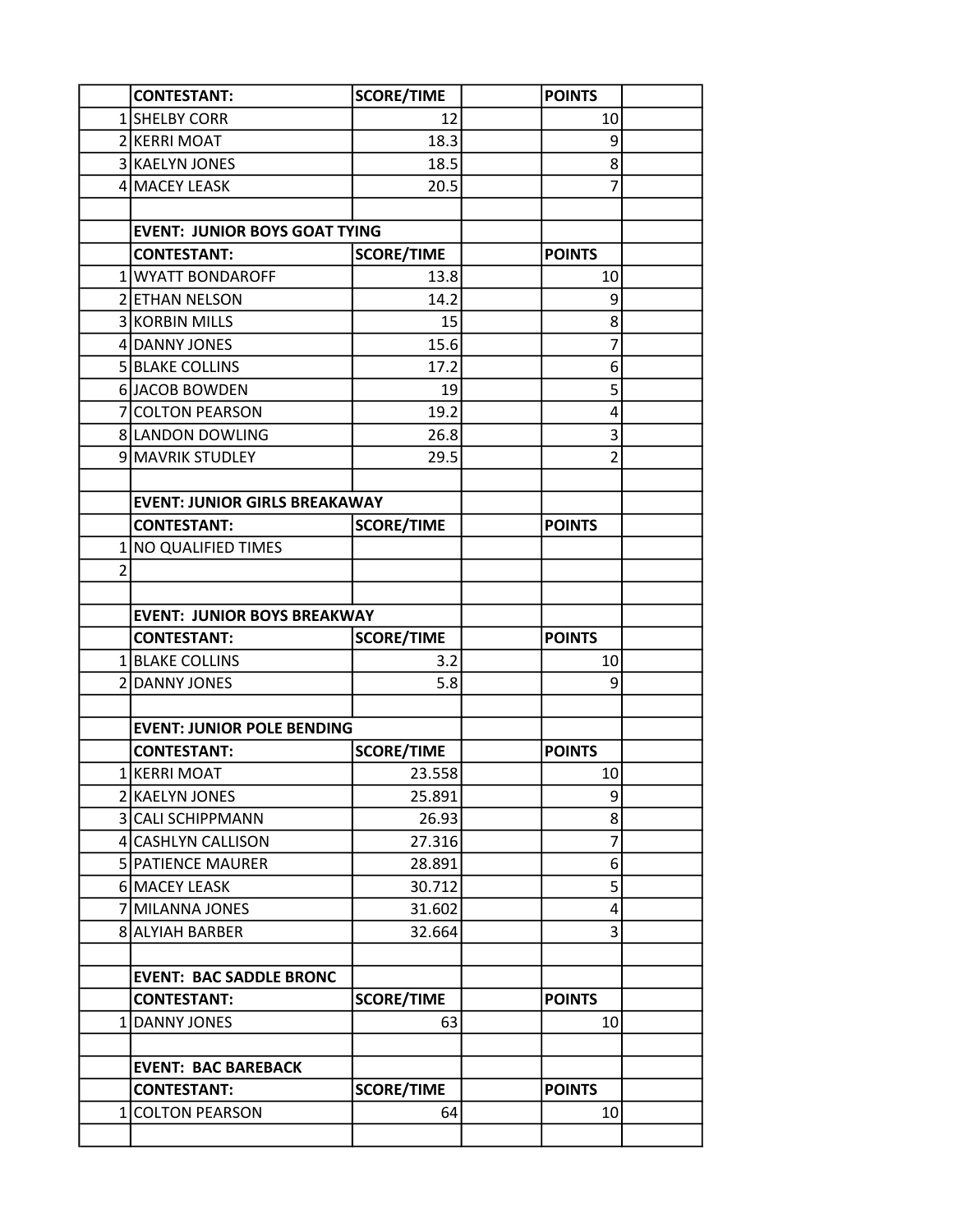| <b>IEVENT: JR BULL RIDING</b> |                   |               |  |
|-------------------------------|-------------------|---------------|--|
| <b>ICONTESTANT:</b>           | <b>SCORE/TIME</b> | <b>POINTS</b> |  |
| <b>NO QUALIFIED RIDES</b>     |                   |               |  |

## HIGH SCHOOL RODEO RESULTS - SUNDAY

 $\overline{\phantom{a}}$ 

| <b>EVENT: TEAM ROPING</b>            |                   |                |  |
|--------------------------------------|-------------------|----------------|--|
| <b>CONTESTANT:</b>                   | <b>SCORE/TIME</b> | <b>POINTS</b>  |  |
| 1 ZANE JONES                         | 8.2               | 10             |  |
| <b>JESSE JONES</b>                   | 8.2               | 10             |  |
| 2 SAMUEL SMITH                       | 22.9              | 9              |  |
| <b>WYATTE COPELAND</b>               | 22.9              | 9              |  |
| 3 FALLON JONES                       | 23.5              | 8              |  |
| <b>TYLER BONDAROFF</b>               | 23.5              | 8 <sup>1</sup> |  |
| 4 KENDALL ESAU                       | 24.5              | 7              |  |
| <b>TUCKER ESAU</b>                   | 24.5              | 7              |  |
| 5 RYLIE BONDAROFF                    | 35.4              | 6              |  |
| <b>TYLER PEDERSON</b>                | 35.4              | 6              |  |
| 6 RYLIE DOWLING                      | 36.7              | 5              |  |
| <b>CARSON GUNDERSON</b>              | 36.7              | 5              |  |
|                                      |                   |                |  |
| <b>EVENT: BULL RIDING</b>            |                   |                |  |
| <b>CONTESTANT:</b>                   | <b>SCORE/TIME</b> | <b>POINTS</b>  |  |
| <b>NO RIDES</b>                      |                   |                |  |
|                                      |                   |                |  |
| <b>EVENT: SENIOR BARRELS</b>         |                   |                |  |
| <b>CONTESTANT:</b>                   | <b>SCORE/TIME</b> | <b>POINTS</b>  |  |
| 1 RACHEL MOAT                        | 14.239            | 10             |  |
| 2 PAYDEN HINTON                      | 14.258            | 9              |  |
| 3 BRITTANY OLLENBERGER               | 14.289            | 8              |  |
| 4 SIENNA GHOSTKEEPER                 | 14.36             | 7              |  |
| 5 RYLIE DOWLING                      | 14.411            | 6              |  |
| 6 ASPEN WOLLEN                       | 14.446            | 5              |  |
| 7 FALLON JONES                       | 14.46             | 4              |  |
| 8 MAKAYLA JONES                      | 14.543            | 3              |  |
| 9 KENDALL ESAU                       | 14.623            | $\overline{2}$ |  |
| 10 KALI CLARE ATKINGS                | 14.932            | $1\vert$       |  |
|                                      |                   |                |  |
| <b>EVENT: SENIOR TIE DOWN ROPING</b> |                   |                |  |
| <b>CONTESTANT:</b>                   | <b>SCORE/TIME</b> | <b>POINTS</b>  |  |
| 1 TUCKER ESAU                        | 15.7              | 10             |  |
| 2JESSE JONES                         | 24.2              | 9              |  |
|                                      |                   |                |  |
| <b>EVENT: SENIOR GOAT TYING</b>      |                   |                |  |
| <b>CONTESTANT:</b>                   | <b>SCORE/TIME</b> | <b>POINTS</b>  |  |
| 1 LAUREN KONASHUK                    | 8.5               | 10             |  |
| 2 TYLER BONDAROFF                    | 9.9               | $\overline{9}$ |  |